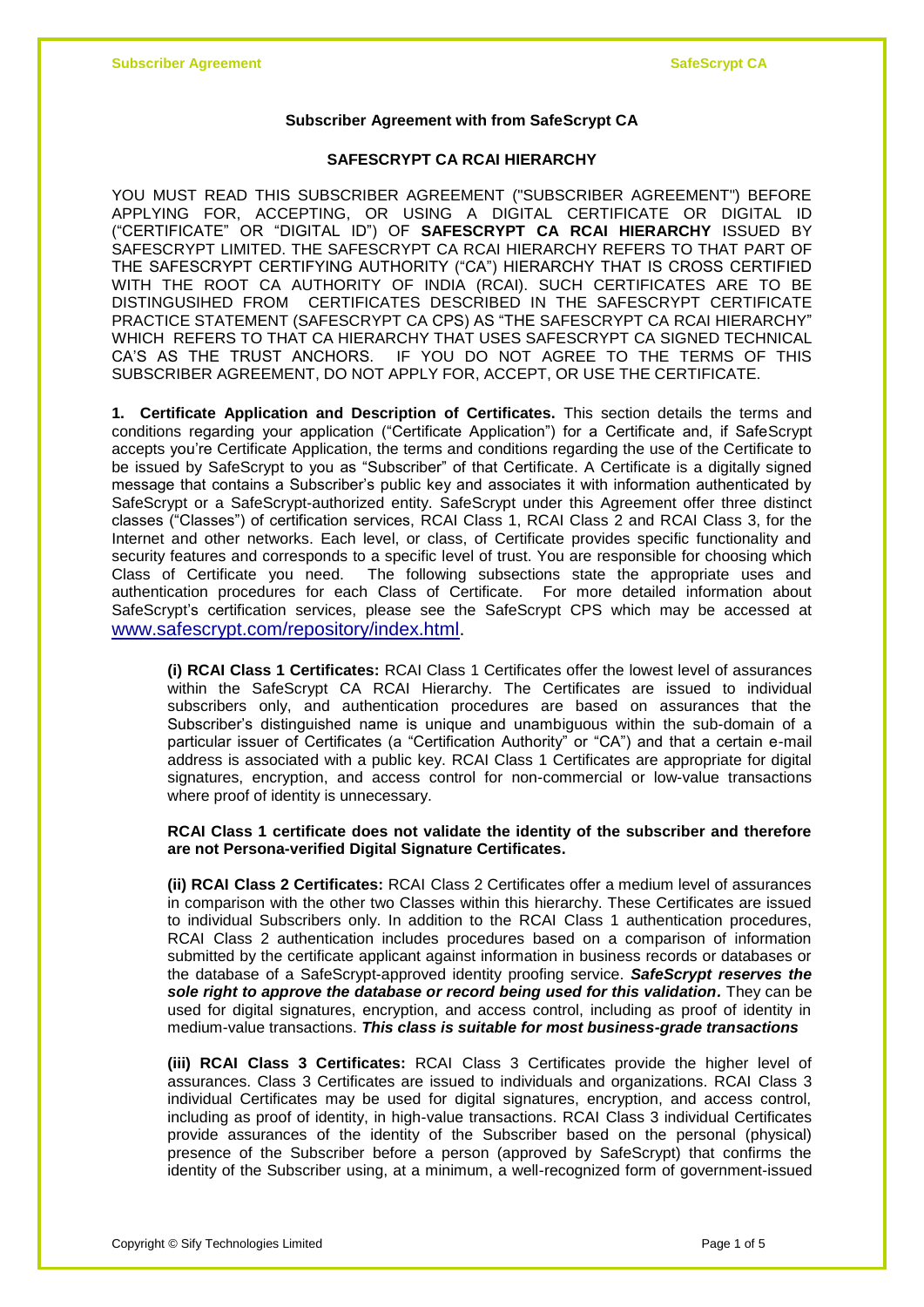identification and one other identification credential. *SafeScrypt reserves the right to decide which specific forms of identification would be acceptable for validation. In the absence of a government-issued identification, SafeScrypt may prescribe alternate methods of validation.*

RCAI Class 3 organizational Certificates are issued to devices to provide authentication; message, software, and content integrity and signing; and confidentiality encryption. RCAI Class 3 organizational Certificates provide assurances of the identity of the Subscriber based on a confirmation that the Subscriber organization does in fact exist, that the organization has authorized the Certificate Application, and that the person submitting the Certificate Application on behalf of the Subscriber was authorized to do so.

**2. Processing Your Certificate Application**. Upon SafeScrypt's receipt of the necessary payment and upon completion of authentication procedures required for the Certificate you have purchased, SafeScrypt will process your Certificate Application. SafeScrypt will notify you whether your Certificate Application is approved or rejected. If your Certificate Application is approved, SafeScrypt will issue you a Certificate for your use in accordance with this Subscriber Agreement. Your use of the Personal Identification Number ("PIN") from SafeScrypt to pick up the Certificate or otherwise installing or using the Certificate is considered your acceptance of the Certificate. After you pick up or otherwise install your certificate, you must review the information in it before using it and promptly notify SafeScrypt of any errors. Upon receipt of such notice, SafeScrypt may revoke your Certificate and issue a corrected certificate.

**3. Obligations upon Revocation or Expiration**. Upon expiration or notice of revocation of your certificate, you shall no longer use the certificate for any purpose.

**4. Ownership.** Except as otherwise set forth herein, all right, title and interest in and to all, (i) registered and unregistered trademarks, service marks and logos; (ii) patents, patent applications, and patentable ideas, inventions, and/or improvements; (iii) trade secrets, proprietary information, and know-how; (iv) all divisions, continuations, reissues, renewals, and extensions thereof now existing or hereafter filed, issued, or acquired; (v) registered and unregistered copyrights including, without limitation, any forms, images, audiovisual displays, text, software and (vi) all other intellectual property, proprietary rights or other rights related to intangible property which are used, developed, comprising, embodied in, or practiced in connection with any of the SafeScrypt services identified herein ("SafeScrypt Intellectual Property Rights") are owned by SafeScrypt or its licensors, and you agree to make no claim of interest in or ownership of any such SafeScrypt Intellectual Property Rights. You acknowledge that no title to the SafeScrypt Intellectual Property Rights is transferred to you, and that you do not obtain any rights, express or implied, in the SafeScrypt or its licensors' service, other than the rights expressly granted in this Subscriber Agreement. To the extent that you create any Derivative Work (any work that is based upon one or more preexisting versions of a work provided to you, such as an enhancement or modification, revision, translation, abridgement, condensation, expansion, collection, compilation or any other form in which such preexisting works may be recast, transformed or adapted) such Derivative Work shall be owned by SafeScrypt or its licensors and all right, title and interest in and to each such Derivative Work shall automatically vest in SafeScrypt or its licensors. SafeScrypt shall have no obligation to grant you any right in any such Derivative Work. You may not reverse engineer, disassemble or decompile the SafeScrypt Intellectual Property or make any attempt to obtain source code to the SafeScrypt Intellectual Property. You have the right to use the Certificate under the terms and conditions of this Subscriber Agreement.

**5. Modifications to Agreement**. Except as otherwise provided in this Subscriber Agreement, you agree, during the term of this Subscriber Agreement, that SafeScrypt may: (i) revise the terms and conditions of this Subscriber Agreement; and/or (ii) change part of the services provided under this Subscriber Agreement at any time. Any such revision or change will be binding and effective thirty (30) days after posting of the revised Subscriber Agreement or change to the service(s) on SafeScrypt's Web sites, or upon notification to you by e-mail or postal mail. You agree to periodically review SafeScrypt's Web sites, including the current version of this Subscriber Agreement available on SafeScrypt's Web sites, to be aware of any such revisions. If you do not agree with any revision to the Subscriber Agreement, you may terminate this Subscriber Agreement at any time by providing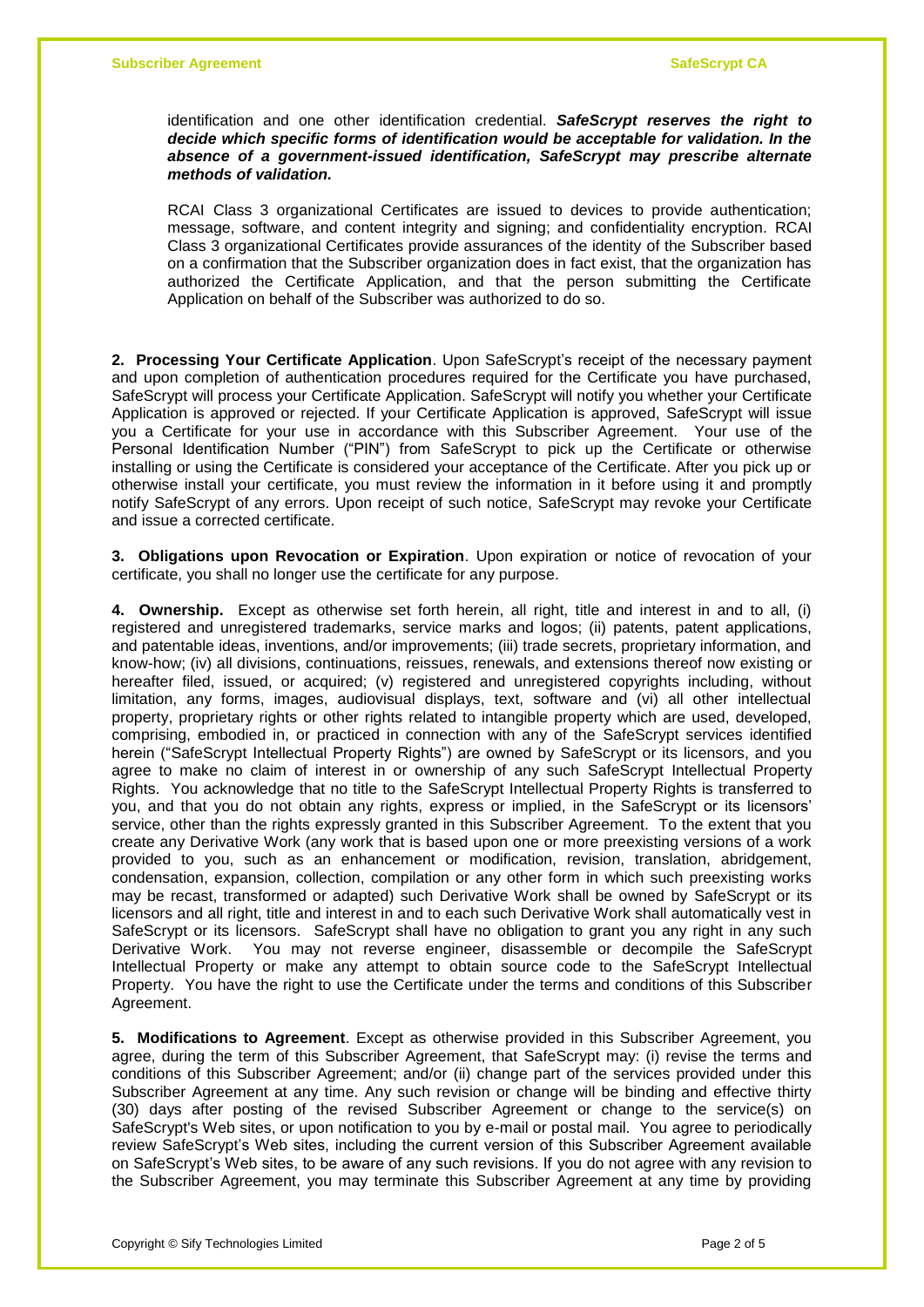notice to SafeScrypt. Notice of your termination will be effective on receipt and processing by SafeScrypt. Any fees paid by you if you terminate this Subscriber Agreement are nonrefundable. By continuing to use SafeScrypt services after any revision to this Subscriber Agreement or change in service(s), you agree to abide by and be bound by any such revisions or changes. SafeScrypt is not bound by nor should you rely on any representation by (i) any agent, representative or employee of any third party that you may use to apply for SafeScrypt's services; or in (ii) information posted on SafeScrypt's Web site of a general informational nature. No employee, contractor, agent or representative of SafeScrypt is authorized to alter or amend the terms and conditions of this Subscriber Agreement.

## **6. Warranties**.

**6.1 SafeScrypt Warranties.** SafeScrypt warrants to you that (i) there are no errors introduced by SafeScrypt in your Certificate information as a result of SafeScrypt's failure to use reasonable care in creating the Certificate, (ii) your Certificate complies in all material respects with the SafeScrypt CPS, and (iii) SafeScrypt's revocation services and use of a repository conform to the SafeScrypt CPS in all material aspects.

**6.2 Your Warranty.** You warrant to SafeScrypt and anyone who relies on your Certificate that (i) all the information you provide to SafeScrypt in your Certificate Application is accurate; (ii) no Certificate information you provided (including your e-mail address) infringes the intellectual property rights of any third parties; (iii) the Certificate Application information you provided (including your email address) has not been and will not be used for any unlawful purpose; (iv) you have been (since the time of its creation) and will remain the only person possessing your private key and no unauthorized person has had or will have access to your private key; (v) you have been (since the time of its creation) and will remain the only person possessing any challenge phrase), PIN, software, or hardware mechanism protecting your private key and no unauthorized person has had or will have access to the same; (vi) you are using your Certificate exclusively for authorized and legal purposes consistent with this Subscriber Agreement; (vii) you are using your Certificate as an end-user Subscriber and not as a Certification Authority issuing Certificates, Certification revocation lists, or otherwise; (viii) each digital signature created using your private key is your digital signature, and the Certificate has been accepted and is operational (not expired or revoked) at the time the digital signature is created; and (ix) you manifest assent to this Subscriber Agreement as a condition of obtaining a Certificate. You also agree that you will not monitor, interfere with, or reverse engineer any of the technical implementation, except with the prior written approval from SafeScrypt, and shall not otherwise compromise the security of the SafeScrypt India-RCAI Public Hierarchy.

**7. Disclaimers of Warranties**. YOU AGREE THAT YOUR USE OF SAFESCRYPT'S SERVICE(S) IS SOLELY AT YOUR OWN RISK. YOU AGREE THAT ALL SUCH SERVICES ARE PROVIDED ON AN "AS IS" AND AS AVAILABLE BASIS, EXCEPT AS OTHERWISE NOTED IN THIS SUBSCRIBER AGREEMENT. SafeScrypt EXPRESSLY DISCLAIM ALL WARRANTIES OF ANY KIND, WHETHER EXPRESS OR IMPLIED, INCLUDING BUT NOT LIMITED TO THE IMPLIED WARRANTIES OF MERCHANTABILITY, FITNESS FOR A PARTICULAR PURPOSE AND NON-INFRINGEMENT. OTHER THAN THE WARRANTIES AS SET FORTH IN SECTION 6, SafeScrypt DOES NOT MAKE ANY WARRANTY THAT THE SERVICE WILL MEET YOUR REQUIRMENTS, OR THAT THE SERVICE WILL BE UNINTERRUPTED, TIMELY, SECURE OR ERROR FREE; NOR DOES SafeScrypt MAKE ANY WARRANTY AS TO THE RESULTS THAT MAY BE OBTAINED FROM THE USE OF THE SERVICE OR TO THE ACCURACY OR RELIABILITY OF ANY INFORMATION OBTAINED THROUGH SafeScrypt's SERVICE. YOU UNDERSTAND AND AGREE THAT ANY MATERIAL AND/OR DATA DOWNLOADED OR OTHERWISE OBTAINED THROUGH THE USE OF SafeScrypt's SERVICES IS DONE AT YOUR OWN DISCRETION AND RISK. NO ADVICE OR INFORMATION, WHETHER ORAL OR WRITTEN, OBTAINED BY YOU FROM SafeScrypt OR THROUGH SafeScrypt's SERVICES SHALL CREATE ANY WARRANTY NOT EXPRESSLY MADE HEREIN, AND YOU MAY NOT RELY ON ANY SUCH INFORMATION OR ADVICE. TO THE EXTENT JURISDICTIONS DO NOT ALLOW THE EXCLUSION OF CERTAIN WARRANTIES, SOME OF THE ABOVE EXCLUSIONS MAY NOT APPLY TO YOU. SafeScrypt IS NOT RESPONSIBLE FOR AND SHALL HAVE NO LIABILITY WITH RESPECT TO ANY PRODUCTS AND/OR SERVICES PURCHASED BY YOU FROM A THIRD PARTY. YOU ALSO AGREE THAT THE NATURE OF SERVICES PROVIDED BY SAFESCRYPT IN ISSUING THE CERTIFICATES DOES NOT AMOUNT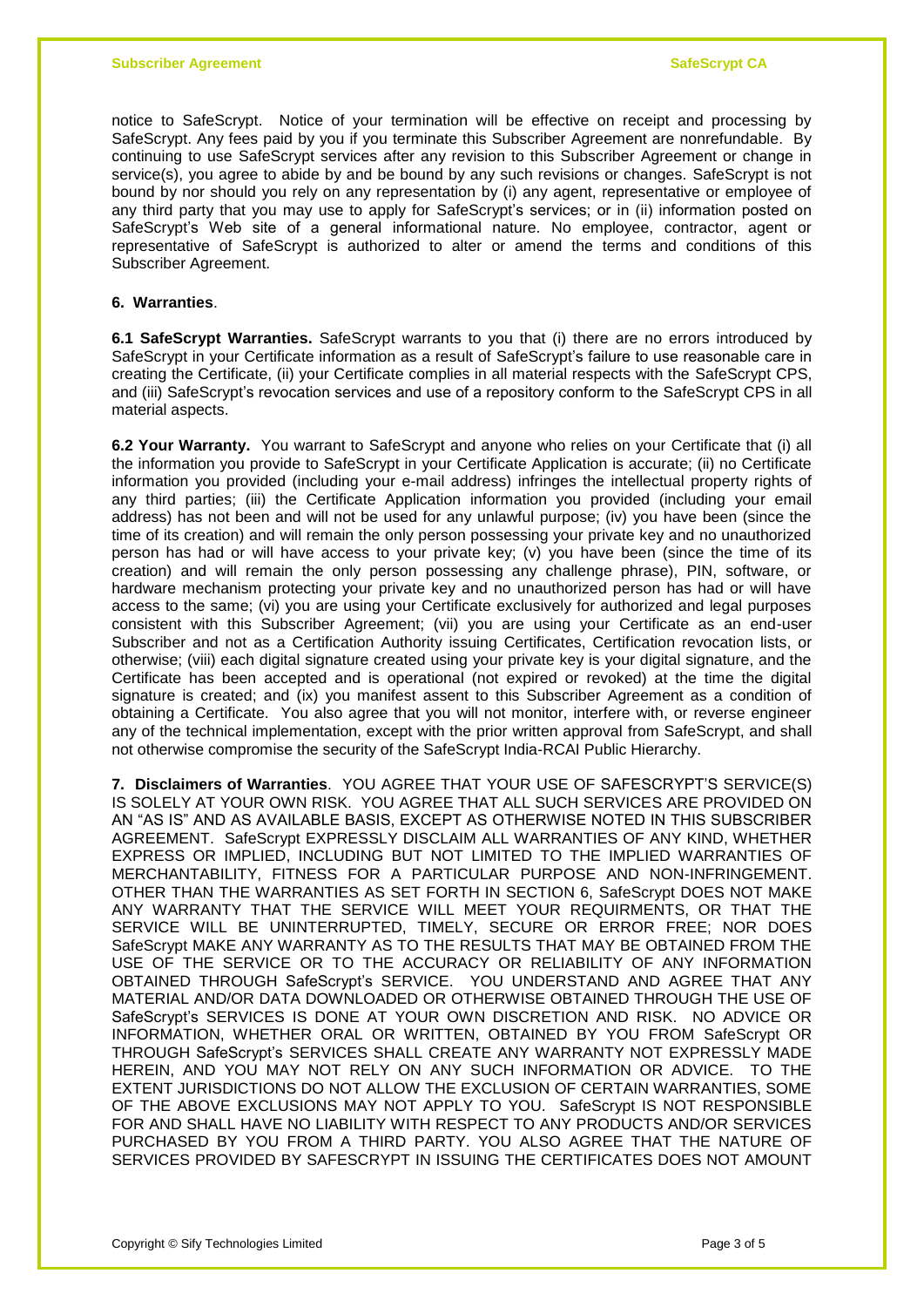TO CERTIFYING ANY CREDIT WORTHINESS OR OTHER CAPABILITY, COMPETENCE OR ABSENCE THEREOF OF ANY PERSON

**8. Indemnity**. You agree to release, indemnify, defend and hold harmless SafeScrypt and any of its contractors, agents, employees, officers, directors, shareholders, affiliates and assigns from all liabilities, claims, damages, costs and expenses, including reasonable attorney's fees and expenses, of third parties relating to or arising out of (i) this Subscriber Agreement or the breach of your warranties, representations and obligations under this Subscriber Agreement, (ii) falsehoods or misrepresentations of fact by you on the Certificate Application, (iii) any intellectual property or other proprietary right of any person or entity, (iv) failure to disclose a material fact on the Certificate Application if the misrepresentation or omission was made negligently or with intent to deceive any party, and (v) failure to protect the private key, or use a trustworthy system, or to take the precautions necessary to prevent the compromise, loss, disclosure, modification or unauthorized use of the private key under the terms of this Subscriber Agreement. When SafeScrypt is threatened with suit or sued by a third party, SafeScrypt may seek written assurances from you concerning your promise to indemnify SafeScrypt, your failure to provide those assurances may be considered by SafeScrypt to be a material breach of this Subscriber Agreement. SafeScrypt shall have the right to participate in any defense by you of a third-party claim related to your use of any SafeScrypt services, with counsel of our choice at your own expense. You shall have sole responsibility to defend SafeScrypt against any claim, but you must receive SafeScrypt's prior written consent regarding any related settlement. The terms of this Section 9 will survive any termination or cancellation of this Subscriber Agreement.

**9. Limitations of Liability.** THIS SECTION 9 APPLIES TO LIABILITY UNDER CONTRACT (INCLUDING BREACH OF WARRANTY), TORT (INCLUDING NEGLIGENCE AND/OR STRICT LIABILITY), AND ANY OTHER LEGAL OR EQUITABLE FORM OF CLAIM. IF YOU INITIATE ANY CLAIM, ACTION, SUIT, ARBITRATION, OR OTHER PROCEEDING RELATING TO SERVICES PROVIDED UNDER THIS SUBSCRIBER AGREEMENT, AND TO THE EXTENT PERMITTED BY APPLICABLE LAW, SafeScrypt's TOTAL LIABILITY FOR DAMAGES SUSTAINED BY YOU AND ANY THIRD PARTY FOR ANY USE OR RELIANCE ON A SPECIFIC CERTIFICATE SHALL BE LIMITED, IN THE AGGREGATE, TO THE AMOUNTS SET FORTH BELOW.

| <b>Class</b>        | <b>Liability Caps</b>                  |
|---------------------|----------------------------------------|
| <b>RCAI Class 1</b> | Indian Rupees Fifty (Rs. 50)           |
| <b>RCAI Class 2</b> | Indian Rupees Two Hundred (Rs. 200)    |
| <b>RCAI Class 3</b> | Indian Rupees One Thousand (Rs. 1,000) |

THE LIABILITY LIMITATIONS PROVIDED IN THIS SECTION 9 SHALL BE THE SAME REGARDLESS OF THE NUMBER OF DIGITAL SIGNATURES, TRANSACTIONS, OR CLAIMS RELATED TO SUCH CERTIFICATE. SAFESCRYPT SHALL NOT BE OBLIGATED TO PAY MORE THAN THE TOTAL LIABILITY LIMITATION FOR EACH CERTIFICATE.

**10. Additional Obligation. As subscriber you shall duly comply with the requirements specified under the Information Technology Act, 2000 and all other applicable laws and also the rules and regulations framed there under and guidelines issued by the concerned authorities there under and this agreement shall at all times be read consistent with the said Act, laws, rules, regulations and guidelines.** 

**11. Force Majeure**. Except for payment and indemnity obligations hereunder, neither party shall be deemed in default hereunder, nor shall it hold the other party responsible for, any cessation, interruption or delay in the performance of its obligations hereunder due to earthquake, flood, fire, storm, natural disaster, act of God, war, armed conflict, terrorist action, labor strike, lockout, boycott, provided that the party relying upon this Section 11 shall have given the other party written notice thereof promptly and, in any event, within five (5) days of discovery thereof and (ii) shall take all reasonable steps reasonably necessary under the circumstances to mitigate the effects of the force majeure event upon which such notice is based; provided further, that in the event a force majeure